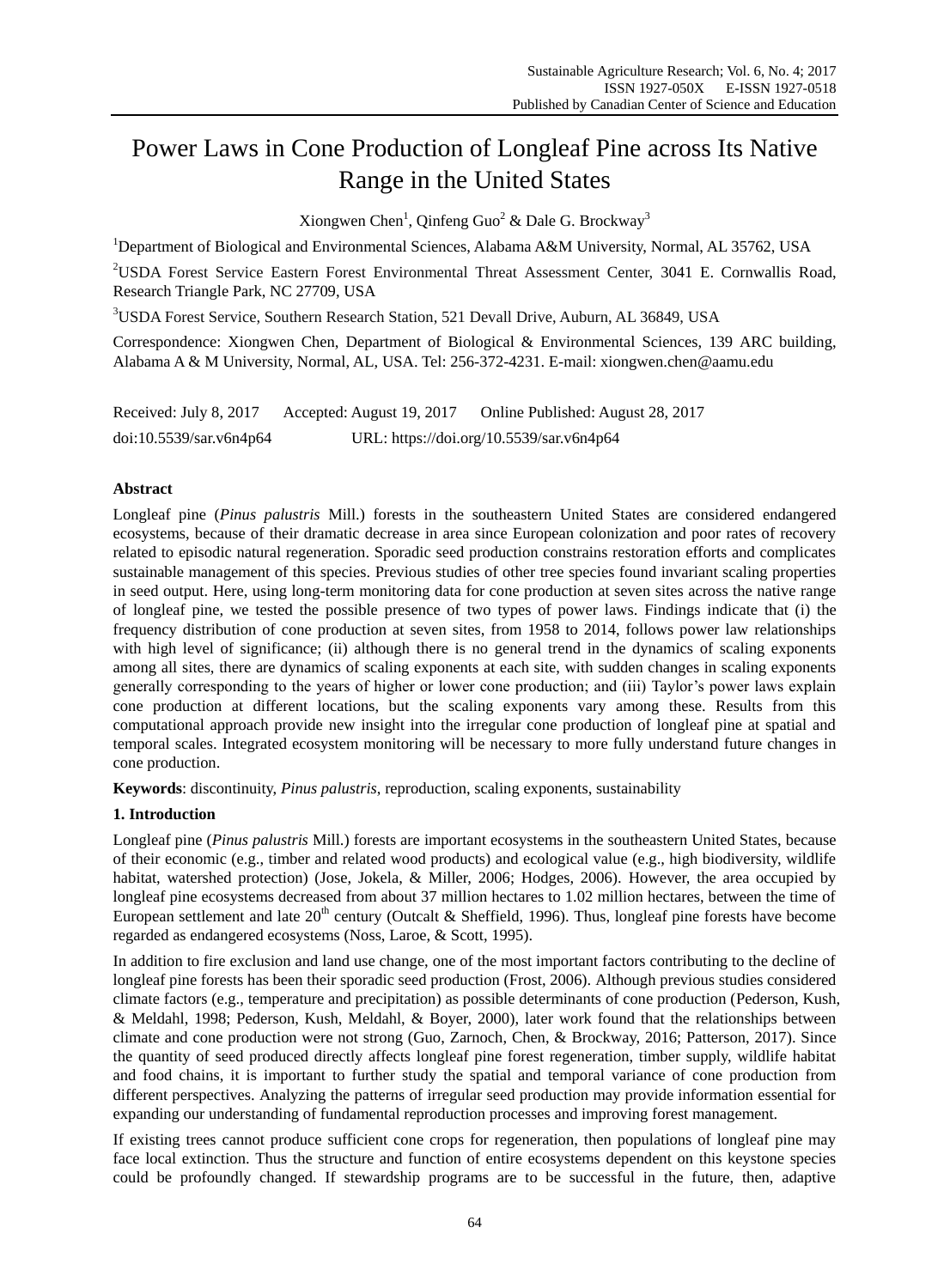management needs to understand this source of uncertainty and make suitable accommodation for it. The limitations of short-term and single site studies (e.g., incompleteness and bias) were revealed in a long-term and multi-site study by Guo et al. (2016). Results from one site, based on a short period of observation, were not consistent with results from a larger number of sites, observed through a longer time period. Since seed production is a lengthy multi-year processes, many unfavorable factors may adversely influence results. Scientists and managers still lack a general model for predicting cone production at individual longleaf pine sites across the region or overall cone production relative to the spatial and temporal heterogeneity inherent across its native range. Comparisons of complexity, such as cone production entropy at regional and local levels and through time (Chen, Guo, & Brockway, 2016; Chen, Brockway, & Guo, 2016), may provide new insights about cone production from a perspective not previously explored. Toward the ends of developing useful models and sustainable management strategies for longleaf pine forests at the regional and local scales, new knowledge about the emergent behavior of cone production (e.g., regime shift) needs to be developed.

Since all biological systems must transform energy and materials to support various life functions and structures, they may obey a host of remarkably simple and systematic empirical scaling laws that regulate how organisms change across many orders of magnitude (West, 1999). In statistics, a power law describes a functional relationship between two quantities, where a relative change in one quantity results in a proportional relative change in the other quantity: one varies as a power of another. Power law relationships have been used to characterize the scaling laws for all kinds of life forms (Enquist, Brown, & West, 1998; West, 1999), because of their linkage to the rates of many biological activities at various hierarchical levels of organization and they represent a holistic measure of the "pace of life". Power laws are considered as ubiquitous in nature and are broadly found in the distribution of drainage area for rivers, rain droplet size, populations of cities and earthquakes (Zipf, 1949; Gutenberg & Richter, 1956; Bak, 1996).

Recent controversy has arisen concerning whether the scaling exponents of power laws are a universal value (e.g., ¼ or 1/3) or other non-fixed values (Chen & Li, 2003; Glazier, 2005; Kolokotrones, Savage, Deeds, & Fontana, 2010). Despite fluctuations in seed production, trees frequently exhibit a broad continuum of reproductive consistency (Herrera, Jordano, Guitian, & Traveset, 1998, Koenig & Knops, 1998; 2000). Kerkhoff and Ballantyne (2003) found invariant scaling properties in seed output for 28 tree species with 148 reproductive time series in Europe (Koenig & Knops, 2000). Thus, we may derive a hypothesis that there exists possible scaling invariance in the cone production for longleaf pine across its native range. The goal of this study is to use long-term monitoring data to (i) test whether cone production of longleaf pine at different sites follows power laws; (ii) test whether cone production of longleaf pine at different locations across its native range follows the same or similar power laws through time; and (iii) discuss the possible implications of power laws for understanding the cone production of longleaf pine.

## **2. Materials and Methods**

## *2.1 Data*

Cone production of longleaf pine has been observed by scientists at the Southern Research Station of the USDA Forest Service using binoculars each spring at numerous sites across its native range since 1958. In low-density stands (basal area  $< 9.2$  m<sup>2</sup>ha<sup>-1</sup>) at each site, data were collected by counting the number of green cones in the crowns of 10 mature longleaf pine trees, as part of a long-term monitoring study. The mean number of green cones on all sampled trees was used to represent the average cone production for each site. Detailed information can be found in Brockway (2015). Seven of these sites, having the longest data records, were selected for our analysis. These sites included the (1) Escambia Experimental Forest in southern Alabama, (2) Red Hills of northern Florida, (3) Blackwater River State Forest in the western panhandle of Florida, (4) Jones Ecological Research Center in southwestern Georgia, (5) Sandhills State Forest in northeastern South Carolina, (6) Kisatchie National Forest in central Louisiana, and (7) Eglin Air Force Base in the Florida panhandle.

#### *2.2 Methods*

Two types of power laws were tested in this study.

#### (i) Power law of frequency

Cone production numbers were sorted based on increments of 20 cones. For example, a production level of 120 cones had the following length categories associated with it:  $\leq 20$ ,  $\leq 40$ ,  $\leq 60$ , ...  $\leq 120$ ). The number of cones produced within each category was counted. For each research site, the cumulative percentage of probability for the number of cones within each category was then calculated (White, Enquist, & Green, 2008). Finally, a figure with the logarithm of cone production (*m*) and the logarithm of the cumulative probability (*P*) was produced. To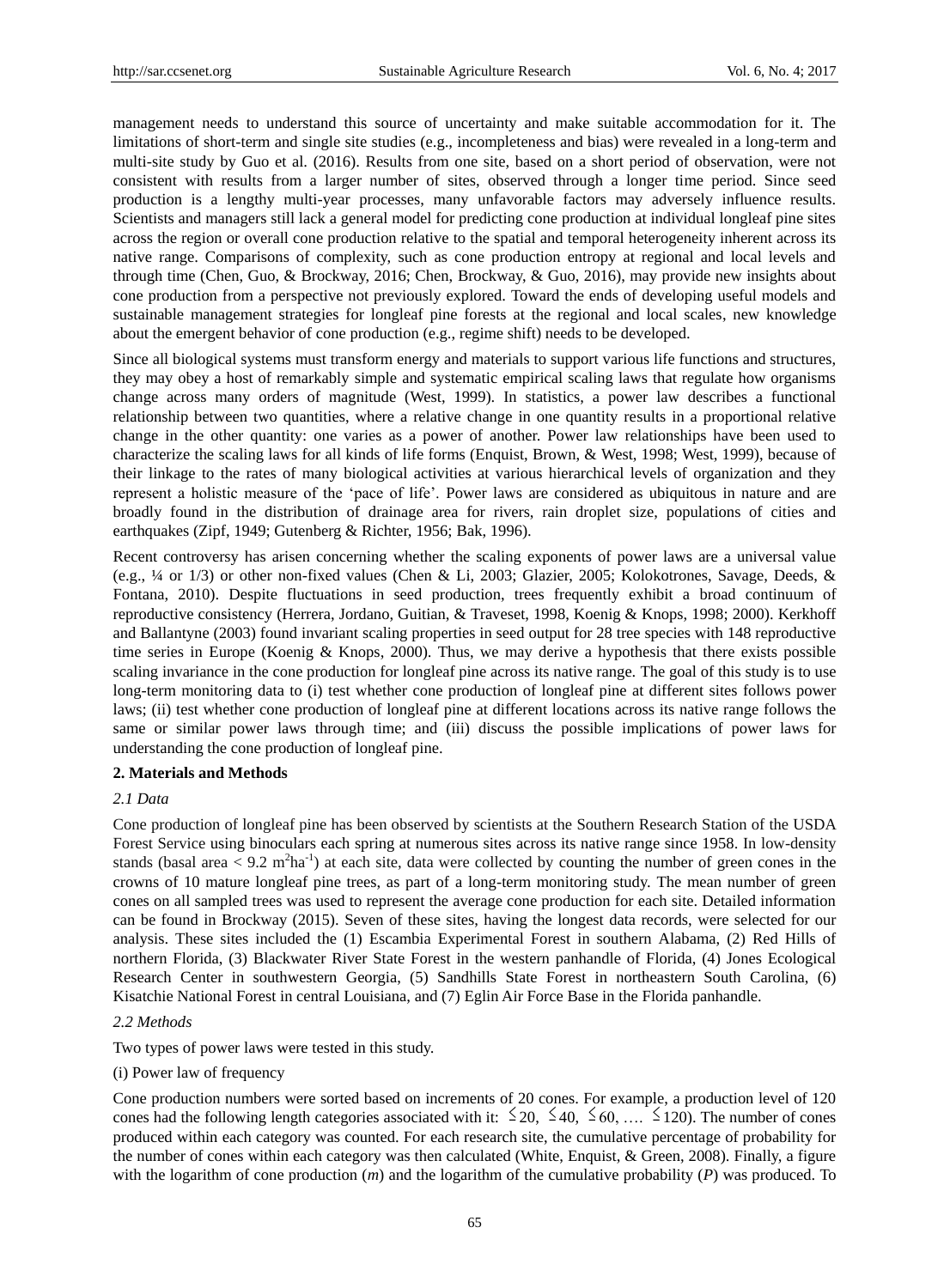be consistent with the literature on the estimation of allometric relationships (e.g., Chen & Li, 2003), a reduced major axis (RMA) of regression analysis Model Type II was used to determine scaling exponents (αRMA) for different sites.

$$
P(m) = a \times m^b
$$

with *a* as the coefficient and *b* as the exponent of the scaling relationship between frequency (*P*) and the category (*m*). After logarithm,  $log(P) = log(a) + blog(m)$ , here  $log = log_{10}$ .

At each research site, the dynamics of the scaling relationship were studied through time.

(ii) Power law between average and variance

Taylor (1961) and colleagues observed that, in many species, the logarithm of the variance of the density (individuals per area or volume) of populations was approximately a linear function of the logarithm of the mean density. This relationship has been known as Taylor"s Law. Taylor"s Law is one of the most widely verified empirical relationships in ecology. It was verified in hundreds of species including trees (Cohen, Xu, & Schuster, 2012; 2013). For our study, Taylor"s Law can be expressed in the following way for this study:

 $V = aM^{-b}$ , with *V* as the variance of cone production, *M* the average of cone production.

After logarithm,  $log (V) = log (a) - blog (M)$ . With the time increase of 1, 2 ... to *n* years from the early time, the scaling exponents between the variance and average of cone production were estimated.

#### **3. Results**

Through 2014, temporal distribution in the magnitude of cone production for longleaf pine at different locations within its range followed power law relationships significantly (Table 1, Figure 1). Overall, scaling exponents ranged from 0.14 to 0.62 with 0.14  $\sim$  0.17 at the Blackwater, Jones Center and Eglin sites, 0.23  $\sim$  0.33 at the Escambia, Sandhills and Kisatchie sites and about 0.62 at the Red Hills site.

Table 1. Power laws of frequency for cone production in longleaf pine through 2014 in the southeastern United States

| Site        | Escambia         | <b>Hills</b><br>Red | Blackwater            | Jones           | Sandhills           | Kisatchie      | Air<br>Eglin   |
|-------------|------------------|---------------------|-----------------------|-----------------|---------------------|----------------|----------------|
| information | Experimental     | (Florida)           | River<br><b>State</b> | Center          | <b>State Forest</b> | National       | force Base     |
|             | Forest (Alabama) |                     | Forest (Florida)      | (Georgia)       | (South)             | Forest         | (Florida)      |
|             |                  |                     |                       |                 | Carolina)           | (Louisiana)    |                |
| Observation | 57               | 16                  | 48                    | 48              | 46                  | 46             | 41             |
| years       | $(1958 - 2014)$  | $(1999-2014)$       | $(1967 - 2014)$       | $(1967 - 2014)$ | $(1969 - 2014)$     | $(1967-1974,$  | $(1968-1987,$  |
|             |                  |                     |                       |                 |                     | 1977-2014)     | 1994-2014)     |
| Exponent    | 0.2341           | 0.6227              | 0.1409                | 0.167           | 0.294               | 0.3313         | 0.1738         |
| $R^2$ and P | $R^2 = 0.9477$   | $R^2 = 0.9839$      | $R^2 = 0.8544$        | $R^2 = 0.8959$  | $R^2 = 0.9395$      | $R^2 = 0.8908$ | $R^2 = 0.9882$ |
|             | P < 0.01         | P < 0.01            | P < 0.01              | P < 0.01        | P < 0.01            | P < 0.01       | P < 0.01       |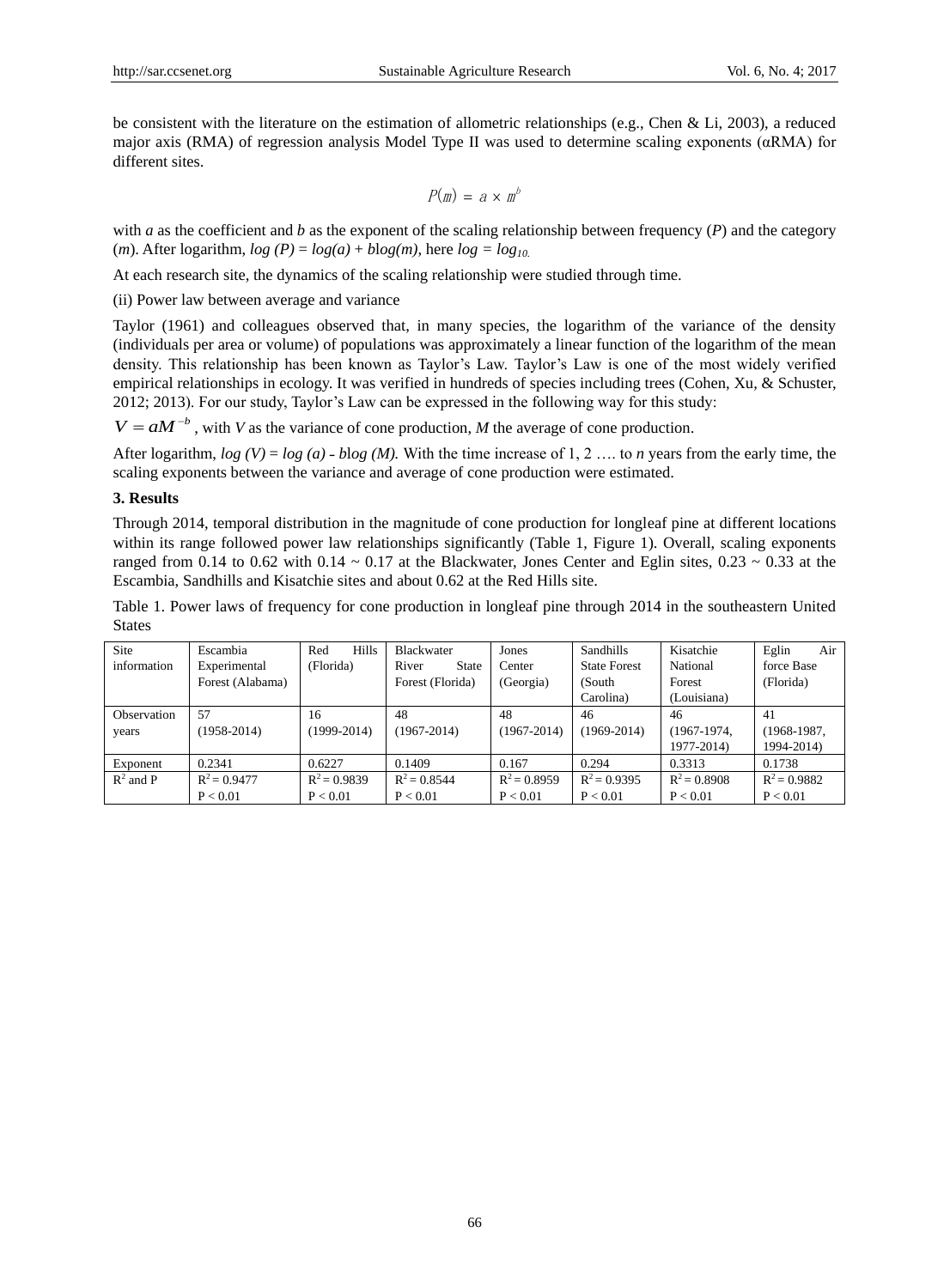

Figure 1. Power laws of frequency for cone production in longleaf pine forests of the southeastern United States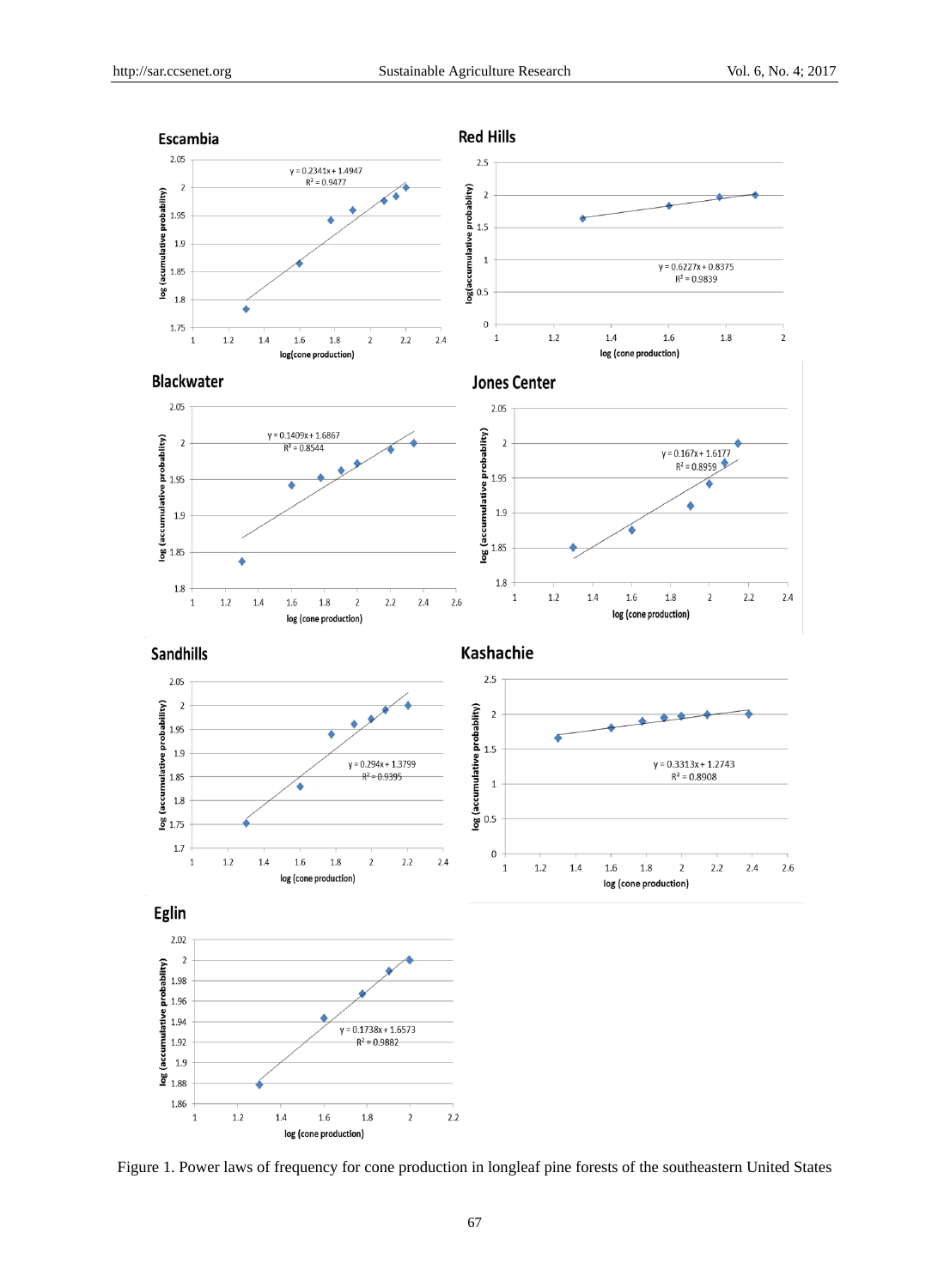Dynamics of scaling exponents were present at each site (Figure 2). Scaling exponents were typically higher in the beginning and become lower through time. Sudden changes (or breaks) in scaling exponents generally corresponded to the higher or lower output years for cone production in longleaf pine. There was no general trend in the dynamics of scaling exponents among all sites (Figure 2).



Figure 2. Dynamics of scaling exponents in power laws of frequency for cone production in longleaf pine forests of the southeastern United States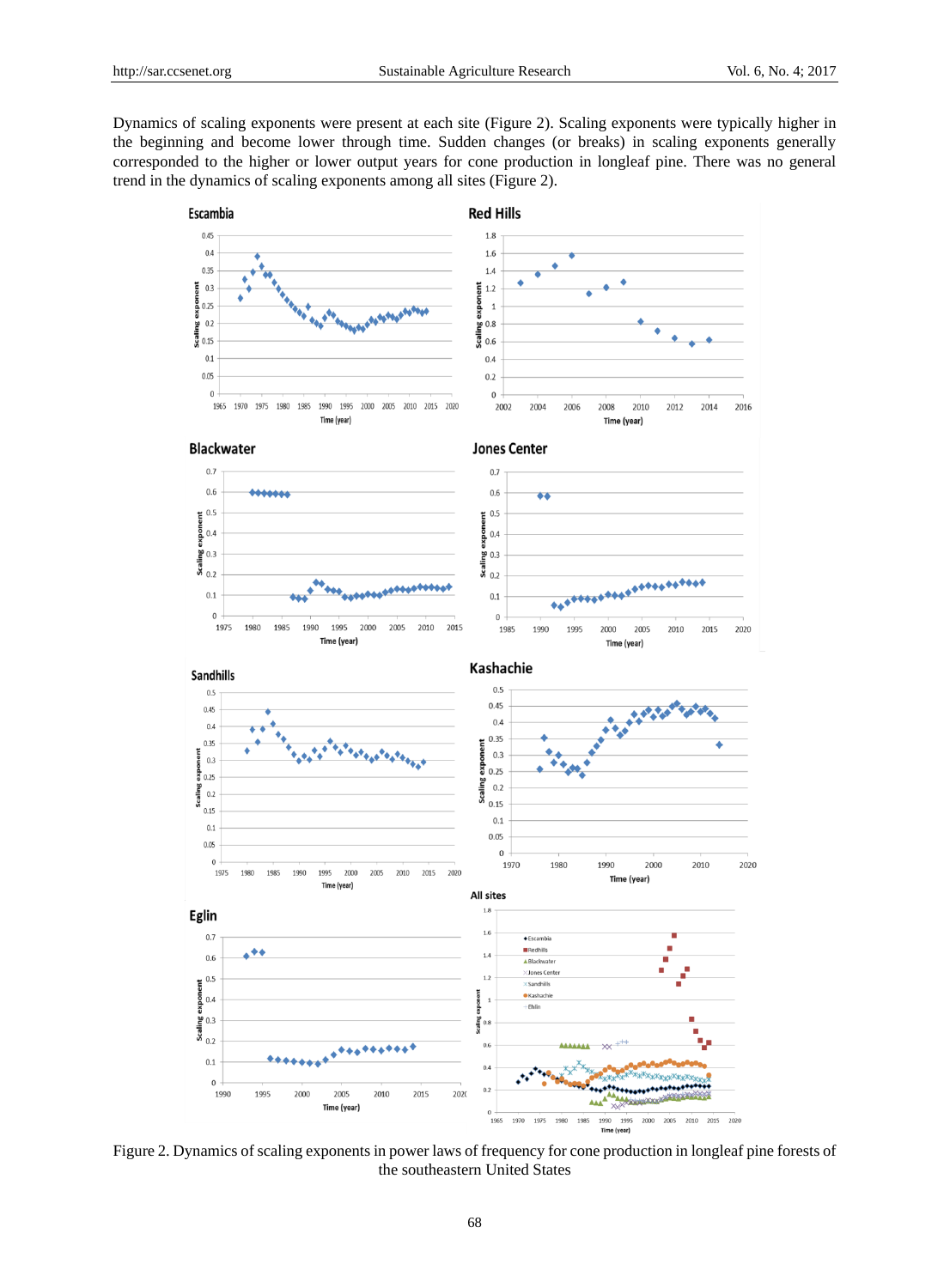Taylor"s Law relationships were also evident, between the average and variance of cone production through time, for longleaf pine stands at different locations across the native range, except for the Red Hills site in Florida (Figure 3). Scaling exponents concentrated within 2.3~2.8 at four sites (Escambia, Blackwater, Jones Center, and Eglin), but were 4.2569 at the Sandhills site, -0.4616 for the Red Hills site and 3.5874 at the Kisatchie site. All scaling exponents were beyond the extent of [1, 2].



Figure 3. Taylor"s Laws for cone production in longleaf pine forests of the southeastern United States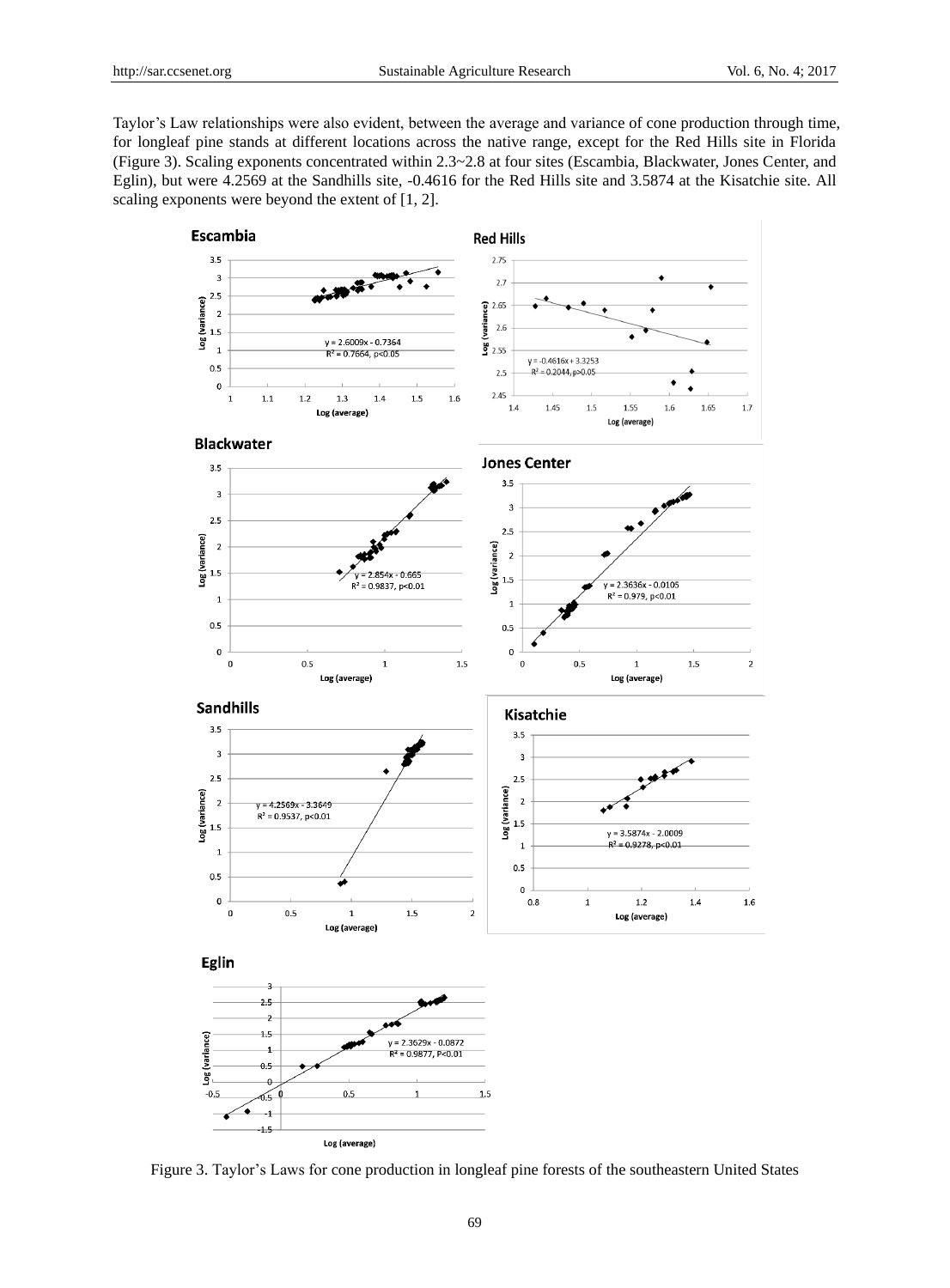#### **4. Discussion**

The power law of frequency distribution is typically displayed as simple histograms of the quantity of interest. There is substantial interest in the exponents of power-law distributions to infer about the functions underlying the distributions, to test mechanistic models, and to estimate and predict patterns and processes from which the observed data are derived (Kerkhoff & Enquist, 2007). Usually the exponents are within the extent of [1, 3]. When the exponent approaches 1, it is considered to represent stochastic processes (Zillio & Condit, 2007). In this study, the three groups of exponents may represent different cone production behaviors. The scaling exponents, decreasing from high to low values at the Red Hills site, were quite different than at other locations, which might mean a different pattern of self-organized cone production. Power laws are thought to characterize information in a system from disorder to order (Cao et al., 2016). Similar power laws for the frequency of cone production among spatially separated sites may propose that intrinsic biological traits (e.g., hormones or other chemical growth regulators) may be responsible for the growth patterns (Suzuki & Suzuki, 2009). Our study on the complexity of cone production indicated that cone production at these sites shares some common features across scales (Chen et al., 2016a, b). Power laws of frequency can also be used to make predictions for new observations of cone production.

Temporal dynamics for scaling exponents in the power law of frequency indicate that there is no scaling invariance in the frequency of cone production at different sites across the native range. There is no general trend shared by all scaling exponents. Scaling exponents are neither 3/4 nor 1/3, but rather range from 0.2 to 1.6. Through time, scaling breaks often occur in cone production at each site. These breaks may support the existence of discontinuities in ecological processes (Holling, 1992; Allen, Forys, & Holling, 1999). The timing of these scaling breaks generally corresponds to years with higher cone production (e.g., masting). Comparing the scaling regimes through time at different sites can show the dynamics of scaling exponents and clarify issues related to scaling exponents from a single point in time. The scaling exponent may also indicate that the complexity of cone production may be a tradeoff between intrinsic biological factors and external environmental factors (Chen et al., 2016a, b). Mechanisms for the fluctuation of scaling exponents are not clear. Simini, Anfodillo, Carrer, Banavar, & Maritan (2010) suggested that power law behavior depends on resources availability. However, it is not clear here which resource factors (e.g., temperature, water, and nutrients) can affect scaling behavior for longleaf pine, because of limited information about numerous environmental variables.

Taylor"s Law applies to longleaf pine, emphasizing the relationship between the average and variance of cone production through time, although the scaling exponents vary with location. Usually, the mean and variance increase together. The scaling exponent is higher than 0 and, in many cases, it is within [1, 2] (Marquet et al., 2005). The higher exponent reflects greater heterogeneity from a pure random distribution. When the exponent is higher than 2, it may propose deterministic and exponential growth (Ballantyne, 2005; Cohen et al., 2013). An earlier study about individual trees also found that the scaling exponent did not fall within the proposed range (Cohen et al., 2012). Differences in the scaling exponents may reflect the ability of differing life habits (e.g., parasitism or epidemic infection) to alter power laws (Lagrue, Poulin, & Cohen, 2015; Morand & Krasnov, 2008). Arruda-Neto et al. (2012) indicated that the scaling exponent (1< exponent <2) is intimately associated with long-range interactions among all the elements of a given system, plus negative interactions among them within a community. The higher scaling exponents at the Sandhills, Red Hills and Kisatchie sites may reflect the effects from interactions within a local ecosystem.

Power law relationships are observed in cone production for longleaf pine at different sites across the southeastern United States. This suggests that cone production is a self-organized and self-similar process, because the power laws are often associated with complexity arising from critical phenomena in a self-organizing system (Milne, 1998). However, these power laws have dynamics in scaling exponents, such as breaks in scaling exponents, associated with increases in cone production. These results provide new insight about cone production in longleaf pine forests. The scaling relationships better inform our understanding of the resilience and change that is characteristic of these ecological systems (Kerkhoff & Enquist, 2007).

Unfortunately, we were not able to address the resilience issue, because ecosystem level data (e.g., water availability, soil nutrients, and fire history) were lacking for these longleaf pine study sites. Our results may generate additional questions, such as which factors determine the speed and variance direction of power laws for cone production in longleaf pine? Given the complexity in cone production at regional and local levels and through time (Chen et al., 2016a, b), further studies of power laws could indeed provide additional insights about cone production for sustainable management of longleaf pine forests. Future studies are needed, which integrate longleaf pine cone production with numerous environmental variables, as well as assess emergent behaviors in cone production, such as those indicated by regime shifts across sites and time scales.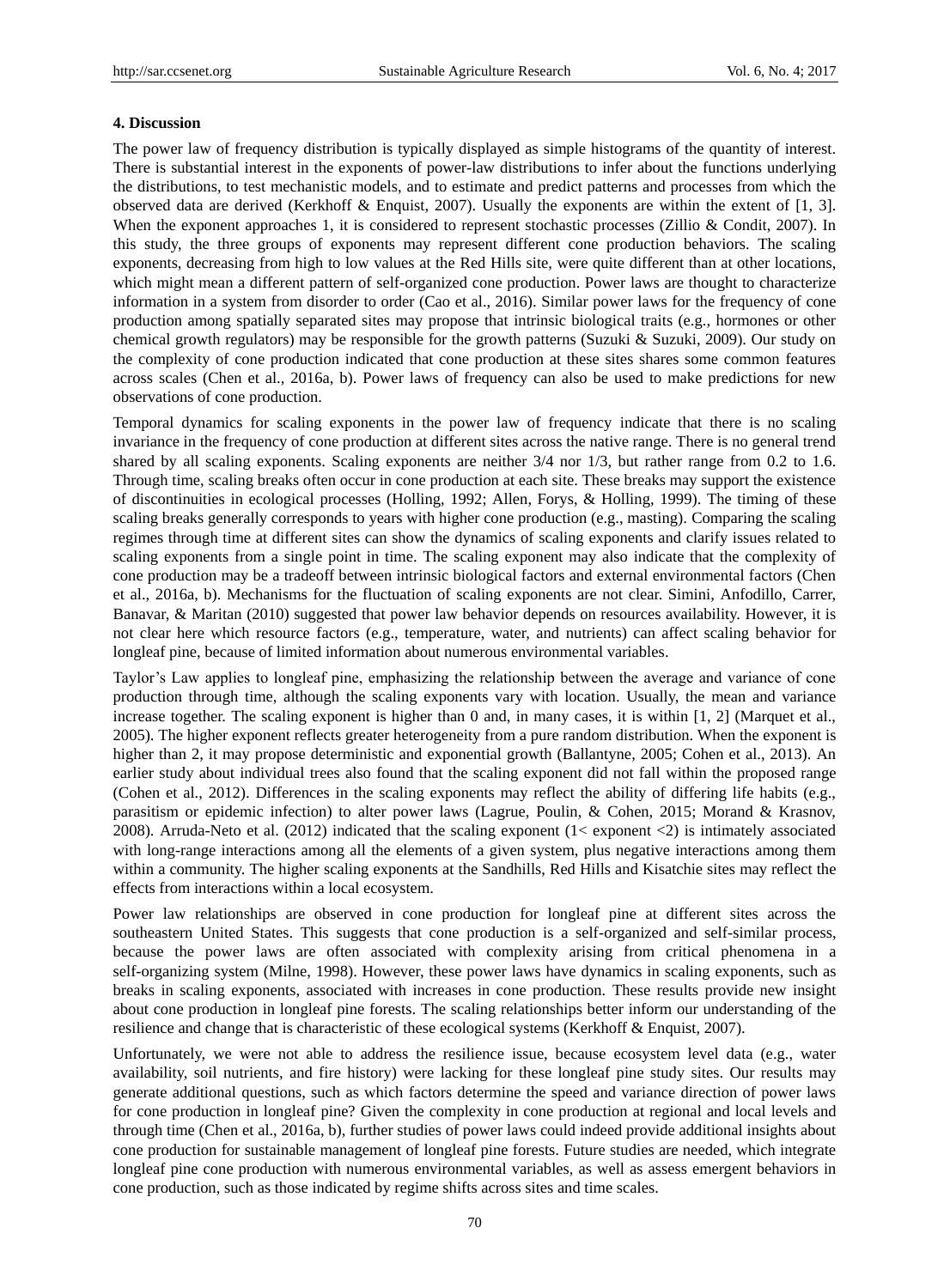#### **Acknowledgements**

This work was partially supported by the USDA National Institute of Food and Agriculture McIntire Stennis project (1008643).

### **References**

- Allen, C. R., Forys E. A., & Holling C. S. (1999). Body mass patterns predict invasions and extinctions in transforming landscapes. *Ecosystems*, 2, 114-121. https://doi.org/:10.1007/s100219900063
- Arruda-Neto, J. D. T., Bittencourt-Oliveira, M. C., Castro, A. C., Rodrigues, T. E., Harari, J., Mesa, J., & Genofre, G. C. (2012). Global warming and the power-laws of ecology. *Atmospheric and Climate Sciences, 2*, 8-13. https://doi.org/10.4236/acs.2012.21002
- Ballantyne, F. (2005). The upper limit for the exponent of Taylor"s power law is a consequence of deterministic population growth. *Evolutionary Ecology Research, 7*, 1213-1220.
- Bak, P. (1996). *How Nature Works: The Science of Self-Organised Criticality*. New York, NY: Copernicus Press. https://doi.org/10.1007/978-1-4757-5426-1
- Brockway, D. G. (2015). Longleaf Pine Cone Prospects for 2015 and 2016. Available online at www.srs.fs.usda.gov/longleaf/products/2015\_REPORT\_on\_Longleaf\_Pine\_Cone\_Production.pdf; last accessed Dec. 2, 2016.
- Cao, Y., Zhao, Y., Yue, X., Xiong, F., Sun, Y., He, X., & Wang, L. (2016). Between disorder and order: A case study of power law. *Physica A, 456,* 244-255. https://doi.org/10.1016/j.physa.2016.03.045
- Chen, X., & Li, B. L. (2003). Testing the allometric scaling relationships with seedlings of two species. *Acta Oecologia, 24*, 125-129. https://doi.org/10.1016/S1146-609X(03)00062-6
- Chen, X., Guo, Q., & Brockway, D. G. (2016a). Analyzing the complexity of cone production in longleaf pine by multiscale entropy. *Journal of Sustainable Forestry, 35*, 172-182. https://doi.org/10.1080/10549811.2015.1135294
- Chen, X., Brockway, D. G., & Guo, Q. (2016b). Entropy dynamics in cone production of longleaf pine forests in the southeastern United States. *Mathematical and Computational Forestry and Natural-Resource Sciences, 8*, 11-15*.*
- Cohen, J. E., Xu, M., & Schuster, W. S. F. (2012). Allometric scaling of population variance with mean body size is predicted from Taylor"s law and density-mass allometry. *Proceedings of National Academy of Sciences USA, 109*, 15829-15834. https://doi.org/10.1073/pnas.1212883109
- Cohen, J. E., Xu, M., & Schuster, W. S. F. (2013). Stochastic multiplicative population growth predicts and interprets Taylor"s power law of fluctuation scaling. *Proceedings of Royal Society of London B, 280*, 20122955. https://doi.org/10.1098/rspb.2012.2955
- Enquist, B. J., Brown, J. H., & West, G. B. (1998). Allometric scaling of plant energetics and population density. *Nature, 395*,163-165. https://doi.org/10.1038/25977
- Frost, C. C. (2006). History and future of the longleaf pine ecosystem. In S. Jose, E. J. Jokela, & D. L. Miller (Eds.), *The Longleaf Pine Ecosystem: Ecology, Silviculture, and Restoration* (pp. 9-42). New York, NY: Springer Science. https://doi.org/10.1007/978-0-387-30687-2\_2
- Glazier, D. S. (2005). Beyond the "3/4-power law": Variation in the intra- and interspecific scaling of metabolic rate in animals. *Biological Review, 80*, 611-662. https://doi.org/10.1017/S1464793105006834
- Guo, Q., Zarnoch, S. J., Chen, X., & Brockway, D. G. (2016). Life cycle and masting of a recovering keystone indicator species under climate change. *Ecosystem Health and Sustainability, 2*(6), e01226. https://doi.org/10.1002/ehs2.1226
- Gutenberg, B., & Richter, C. F. (1956). Magnitude and Energy of Earthquakes. *Annali di Geofisica, 9*, 1-15.
- Herrera, C. M., Jordano, P., Guitian, J., & Traveset, A. (1998). Annual variability in seed production by woody plants and the masting concept: Reassessment of principles and relationship to pollination and seed dispersal. *American Naturalist, 152*, 576-594. https://doi.org/10.1086/286191
- Hodges, A. W. (2006). The naval stores industry. In S. Jose, E. J. Jokela, & D. L. Miller (Eds.), *The Longleaf Pine Ecosystem: Ecology, Silviculture, and Restoration* (pp. 43-48)*.* New York, NY: Springer Science.
- Holling, C. S. (1992). Cross-scale morphology, geometry, and dynamics of ecosystems. *Ecological Monographs,*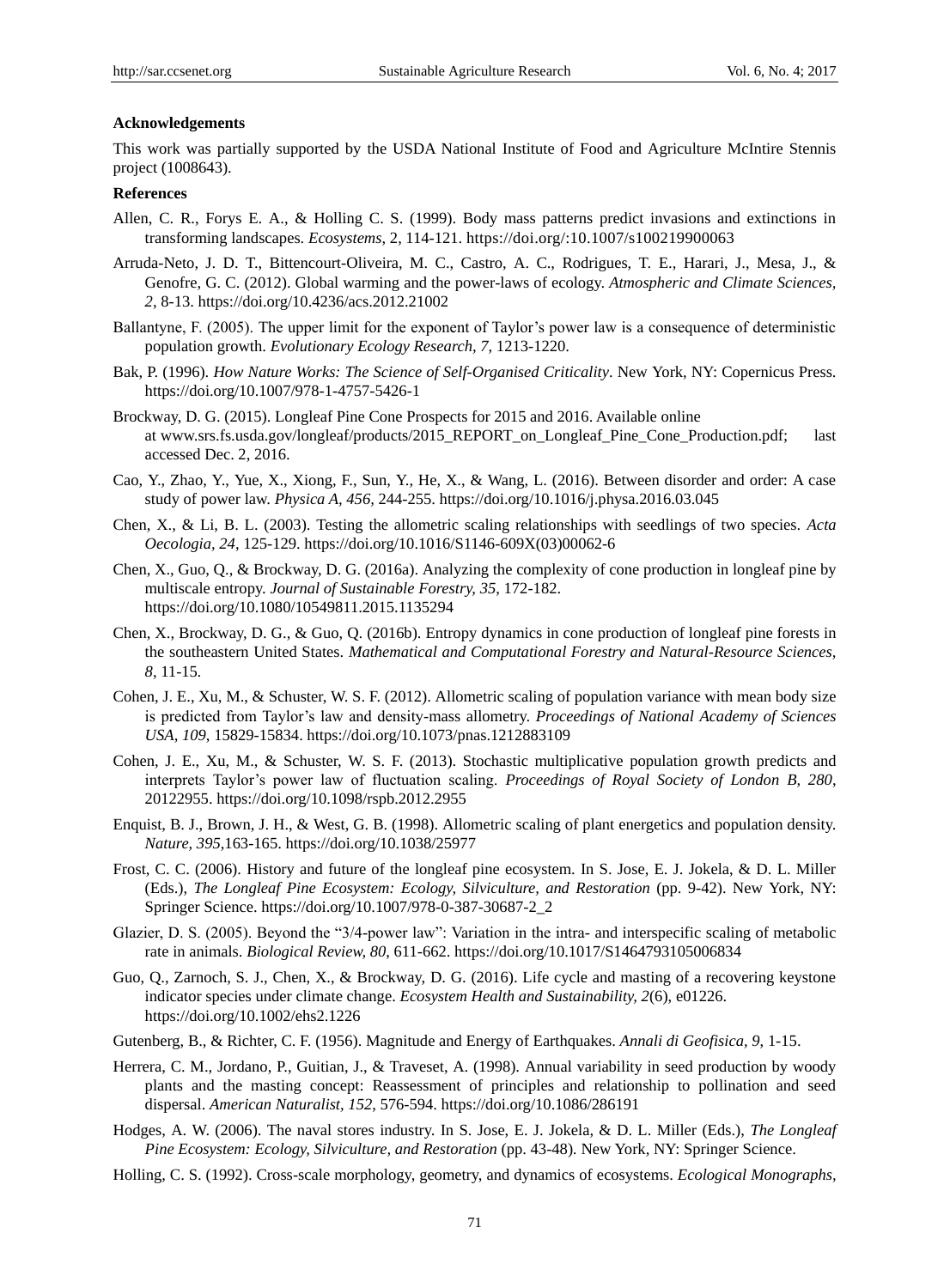*62*, 447-502. https://doi.org/10.2307/2937313

- Jose, S., Jokela, E. J., & Miller, D. L. (2006). The Longleaf Pine Ecosystem: An overview. In S. Jose, E. J. Jokela, & D. L. Miller (Eds.), *The Longleaf Pine Ecosystem: Ecology, Silviculture, and Restoration* (pp. 3-8). New York, NY: Springer Science. https://doi.org/10.1007/978-0-387-30687-2
- Kerkhoff, A. J., & Ballantyne, I. V. (2003). The scaling of reproductive variability in trees. *Ecology Letters, 6*, 850-856. https://doi.org/10.1046/j.1461-0248.2003.00513.x
- Kerkhoff, A. J., & Enquist, B. J. (2007). The implications of scaling approaches for understanding resilience and reorganization in ecosystems. *BioScience, 57*, 489-499. https://doi.org/10.1641/B570606
- Koenig, W. D., & Knops, J. M. H. (1998). Scale of mast-seeding and tree-ring growth. *Nature, 396*, 225-226. https://doi.org/10.1038/24293
- Koenig, W. D., & Knops, J. M. H. (2000). Patterns of annual seed production by northern hemisphere trees: a global perspective. *American Naturalist, 155*, 59-69. https://doi.org/10.1086/303302
- Kolokotrones, T., Savage, V., Deeds, E. J., & Fontana, W. (2010). Curvature in metabolic scaling. *Nature, 464*, 753-756. https://doi.org/10.1038/nature08920
- Lagrue, C., Poulin, R., & Cohen, J. E. (2015). Parasitism alters three power laws of scaling in a metazoan community: Taylor"s law, density-mass allometry, and variance-mass allometry. *Proceedings of National Academy of Sciences USA, 112*, 1791-1796. https://doi.org/10.1073/pnas.1422475112
- Marquet, P. A., Quiñones, R. A., Abades, S., Labra, F., Tognelli, M., Arim, M., & Rivadeneira, M. (2005). Scaling and power-laws in ecological systems. *Journal of Experimental Biology, 208*, 1749-1769. https://doi.org/10.1242/jeb.01588
- Milne, B. T. (1998). Motivation and benefits of complex systems approaches in ecology. *Ecosystems, 1*, 449-456. https://doi.org/10.1007/s100219900040
- Morand, S., & Krasnov, B. 2008. Why apply ecological laws to epidemiology? *Trends in Parasitology, 24*, 304-309. https://doi.org/10.1016/j.pt.2008.04.003
- Noss, R. F., LaRoe, E. T., & Scott, J. M. (1995). Endangered ecosystems of the United States: a preliminary assessment of loss and degradation. USDI National Biological Service, Biological Report, 28, Washington D.C.
- Outcalt, K. W., & Sheffield, R. M. (1996). The longleaf pine forest: Trends and current conditions. USDA Forest Service, Southern Research Station, Resource Bulletin SRS-9. https://doi.org/10.2737/SRS-RB-009
- Patterson, T. W. (2017). Longleaf pine masting, climate variability, and tick-borne disease prevalence in the southeastern US (PhD Dissertation). Greensboro, NC: The University of North Carolina at Greensboro.
- Pederson, N., Kush, J. S., & Meldahl, R. S. (1998). Correlating climate and longleaf pine cone crops. In *Is there a connection? Proceedings of the 2nd Longleaf Alliance Conference,* November 17-19, 1998. Charleston, SC. Longleaf Alliance Report, 4. 140-143. Auburn University, AL: Longleaf Alliance.
- Pederson, N., Kush, J. S., Meldahl, R. S. & Boyer, W. D. (2000). Longleaf pine cone crops and climate. In L. A. Shreveport, & J. D. Haywood (Eds.), *A possible link: Proceedings of the tenth biennial southern silvicultural research conference* (pp 255-258), February 16-18, 1999. Gen. Tech. Rep. SRS-30. Asheville, NC: U.S. Department of Agriculture, Forest Service, Southern Research Station.
- Simini, F., Anfodillo, T., Carrer, M., Banavar, J. R., & Maritan, A. (2010). Self-similarity and scaling in forest communities. *Proceedings of National Academy of Sciences USA, 107*, 7658-7662. https://doi.org/10.1073/pnas.1000137107
- Suzuki, A. A., & Suzuki, M. (2009). Why do lower order branches show greater shoot growth than higher order branches? Considering space availability as a factor affecting shoot growth. *Trees, 23*, 69-77. https://doi.org/10.1007/s00468-008-0255-2
- West, G. F. (1999). The origin of universal scaling laws in biology. *Physica A*, 263,104-113. https://doi.org/10.1016/S0378-4371(98)00639-6
- White, E. P., Enquist, B. J., & Green, J. L. (2008). On estimating the exponent of power-law frequency. *Ecology*, *89*, 905-912. https://doi.org/10.1890/07-1288.1
- Zillio, T., & Condit, R. (2007). The impact of neutrality, niche differentiation and species input on diversity and abundance distributions. *Oikos, 116*, 931-940. https://doi.org/10.1111/j.0030-1299.2007.15662.x